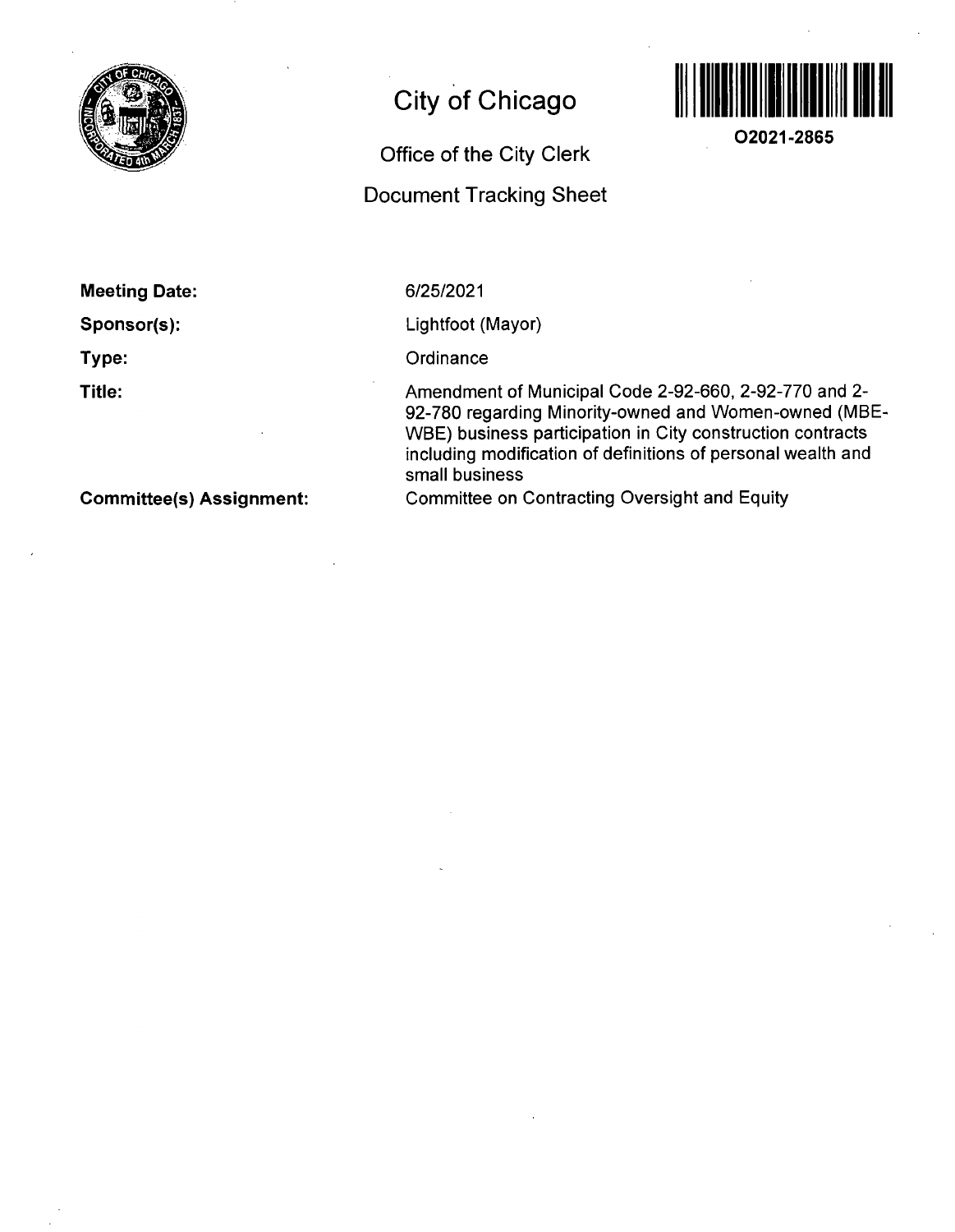

Contract of the

### OFFICE OF THE MAYOR

CITY OF CHICAGO

LORI E. LIGHTFOOT MAYOR

June 25,2021

## TO fHE HONORABLE, THE CITY COUNCIL OF THE CITY OF CHICAGO

Ladies and Gentlemen:

Al the request of the Chief Procurement Officer and the Corporation Counsel, I transmit herewith an ordinance amending the Municipal Code regarding Minority-owned and Womenowned business enterprises (M/WBE) participation in the City's construction contracts.

Your favorable consideration of this ordinance will be appreciated.

Very truly your Fwai Mayor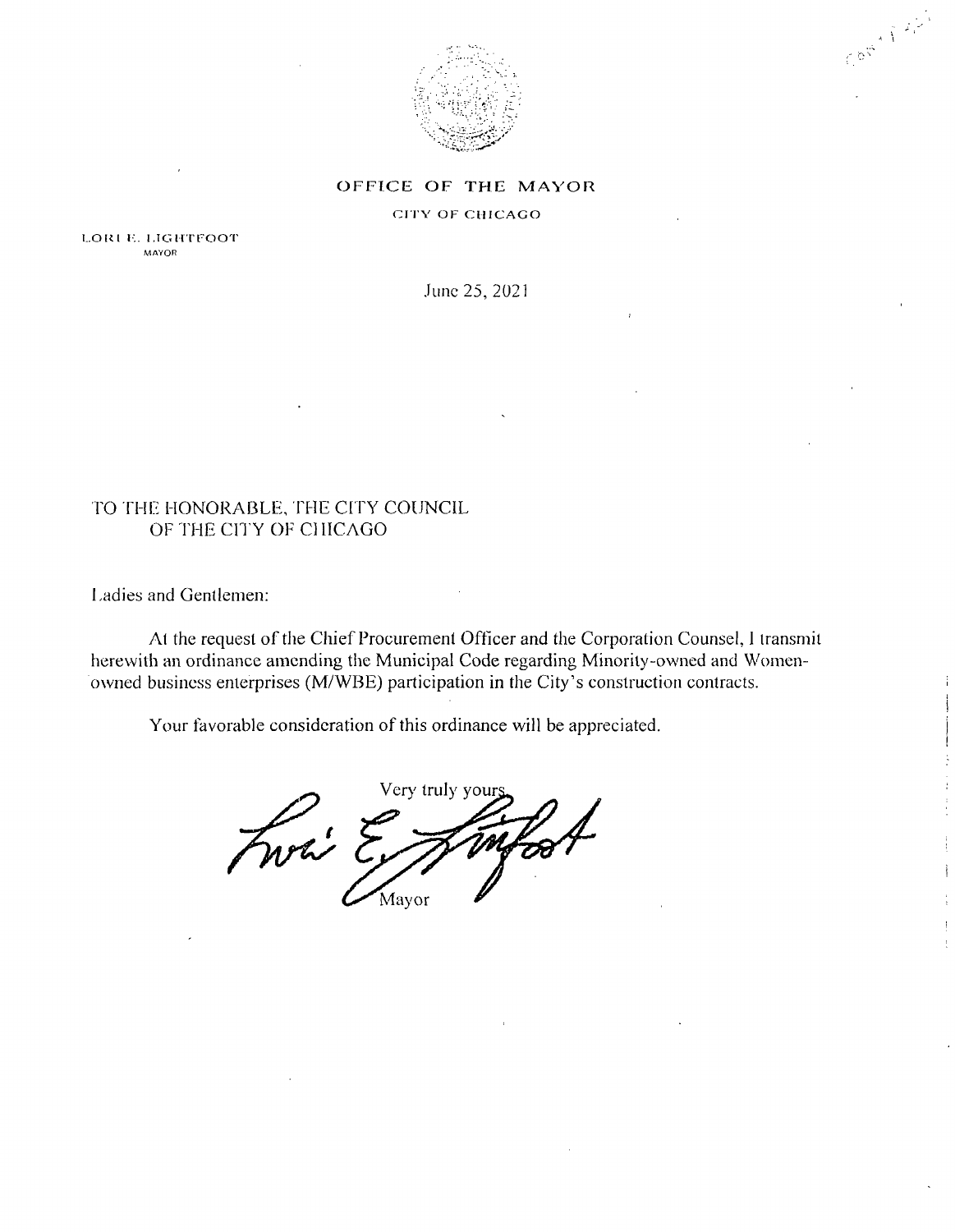## **ORDINANC E**

## **BE IT ORDAINED BY THE CITY COUNCIL OF THE CITY OF CHICAGO:**

SECTION 1. Article VI of Chapter 2-92 of the Municipal Code of Chicago is hereby amended by deleting the language struck through and by inserting the language underscored, as follows:

### **2-92-660 Findings of discrimination.**

The City Council, after considering evidence presented to the Budget Committee, including evidence presented at trial in Builders Association of Greater Chicago v. City of Chicago, Number 96 C 1122 (N.D. HI.), during May and June 2003 (the "B.A.G.C. Trial"); statistical evidence, not available during the B.A.G.C. Trial, of continuing discrimination against Blacks, Hispanics and women in the Chicago construction marketplace; the report of the Mayoral Task Force on M.B.E./W.B.E. as well as additional anecdotal evidence of discrimination against minorities and women in the Chicago construction marketplace; and the testimony of experts and anecdotal witnesses; and receiving and considering written reports and submissions, adopts the following findings as a strong basis in evidence supporting a narrowly tailored, remedial affirmative action program in city the City's construction contracting:

(a) the City of Chicago seeks to provide a level playing field and equal access for all contractors and subcontractors to participate in eity the City's contracting opportunities;

(b) the cCity has a significant impact upon the area economy through its contracting functions;

(c) prior to the adoption of Executive Order 85-2, eity the City's contracting often operated as a closed shop, such that minorities and women received fewer than the number of city the City's contracts and subcontractors subcontracts and contract and subcontract awards than would have been expected absent discrimination;

(d) cCity departments reduced the disparities between the availability of minority and women firms and their utilization by implementing Executive Order 85-2;

(e) the eCity engaged in a substantial good faith legislative effort in 1990, involving 18 days of hearings and debate, which identified strong historical, statistical, scholarly and anecdotal evidence of past and present discriminatory practices in the Chicago-area market, including but not limited to construction, which placed minorities and women in a position of social and economic disadvantage and imposed discriminatory barriers to the entry and continued viability of minorities and women in the Chicago market and to their participation on city the City's contracts;

(f) based on the strong evidence presented during the hearings, the City Council on July 31, 1990, enacted an affirmative action ordinance designed to remedy discrimination in eity the City's contracting against minorities and women;

(g) the Builders Association of Greater Chicago challenged the constitutionality of Sections 2-92-420 through 2-92-570 in 1996, as applied to construction contracts;

(h) strong evidence was introduced at the B.A.G.C. Trial that past and current discriminatory practices continue to place racial and ethnic minorities and women in a position of social and economic disadvantage, limiting opportunities for them to form and control construction businesses, as well as reducing the level and availability of employment opportunities for minorities and women in the trade unions which serve the Chicago construction marketplace;

strong evidence was introduced at the B.A.G.C. Trial that such current and past discriminatory practices, and the continuing effects of such discrimination, have impeded the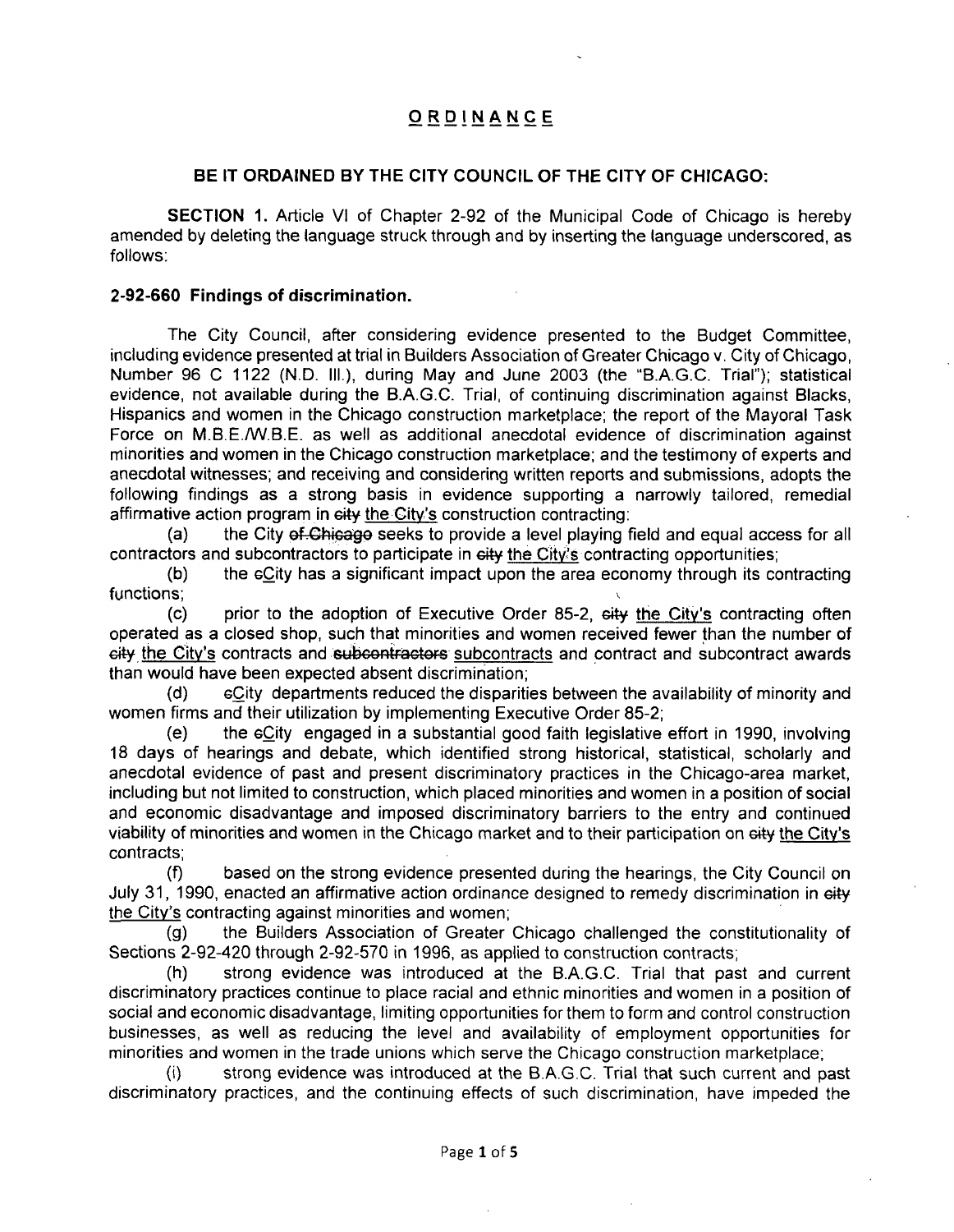growth and success of the businesses which minorities and women do form, as well as the level and availability of the employment opportunities in the construction trade unions;

the evidence at the B.A.G.C. Trial demonstrated that these discriminatory practices include direct and indirect racial, ethnic and gender slurs and harassment; discrimination by lending institutions and other sources of capital; reduced opportunities for minority and women subcontractors to bid or quote to majority prime contractors; exclusion from and discriminatory treatment by the construction trade unions; exclusion from business and professional networks critical to entrepreneurial success; and discrimination by surety bonding companies, insurance companies and other entities integral to the contracting marketplace;

(k) following the B.A.G.C. Trial, Judge James B. Moran held that the  $6C$ ity has a compelling interest in implementing a remedial race- and gender-conscious affirmative action program in the Chicago construction market, but that the  $eC$ ity's 1990 ordinance is insufficiently narrowly tailored in 2003 as applied to construction contracts:

(I) there is ample availability of ready, willing and able minority- and women-owned firms to participate in eCity and private sector construction contracting and subcontracting opportunities;

(m) minority- and women-owned firms receive little or no work on private sector construction projects, despite their capacity, desire and efforts to participate on such projects;

(n) minority and women workers' participation in the relevant construction marketplace declined from 1980 to 1990;

(o) other jurisdictions, including Cook County, Illinois, have experienced drastic reductions in minority and women business participation, to less than their availability, after raceand gender-conscious remedial measures were terminated;

(p) while the eCity has made substantial progress in its efforts to ameliorate discrimination in its own construction contracting practices, private companies that contract on public projects continue to discriminate against minorities and women, and as a result of this discrimination, the eCity has been in the past a passive participant in a system of discrimination against minorities and women in the Chicago construction marketplace, and, in the absence of programs to eliminate such discrimination, would continue to be a passive participant in such a system;

(q) the eCity has a compelling interest in preventing its tax dollars from perpetuating a market so flawed by past discrimination that it restricts existing minority- and women-owned businesses from unfettered competition in the Chicago construction market;

(r) the eCity has a compelling interest in not having its construction projects return to near monopoly domination by white male firms, as was the case prior to Executive Order 85-2 and the eCity's current affirmative action program in procurement;

(s) although the eCity has undertaken since 1990 a variety of race- and gender-neutral measures such as technical assistance and small business loan programs, such programs have not been sufficient to ameliorate the effects of racial and gender discrimination in the construction marketplace;

(t) evidence at the B.A.G.C. Trial demonstrated that flexible race- and genderconscious remedial measures do not overly burden construction firms owned by majority males;

(u) the remedies adopted herein will be periodically reviewed to ensure that the  $eC$ ity continues to have a compelling interest in remedying discrimination in the Chicago construction market and that the measures remain narrowly tailored to accomplish that objective; and

(v) following a comprehensive review ofthe relevant data conducted in 2009, the eCity determined to extend this article to December of 2015 and make other changes to this article, and following a subsequent comprehensive review of the relevant data conducted in 2015, the eCity has determined to further extend this article to December 31, 2020. Due to the coronavirus pandemic and to allow for completion of the comprehensive review of the relevant data, the Citv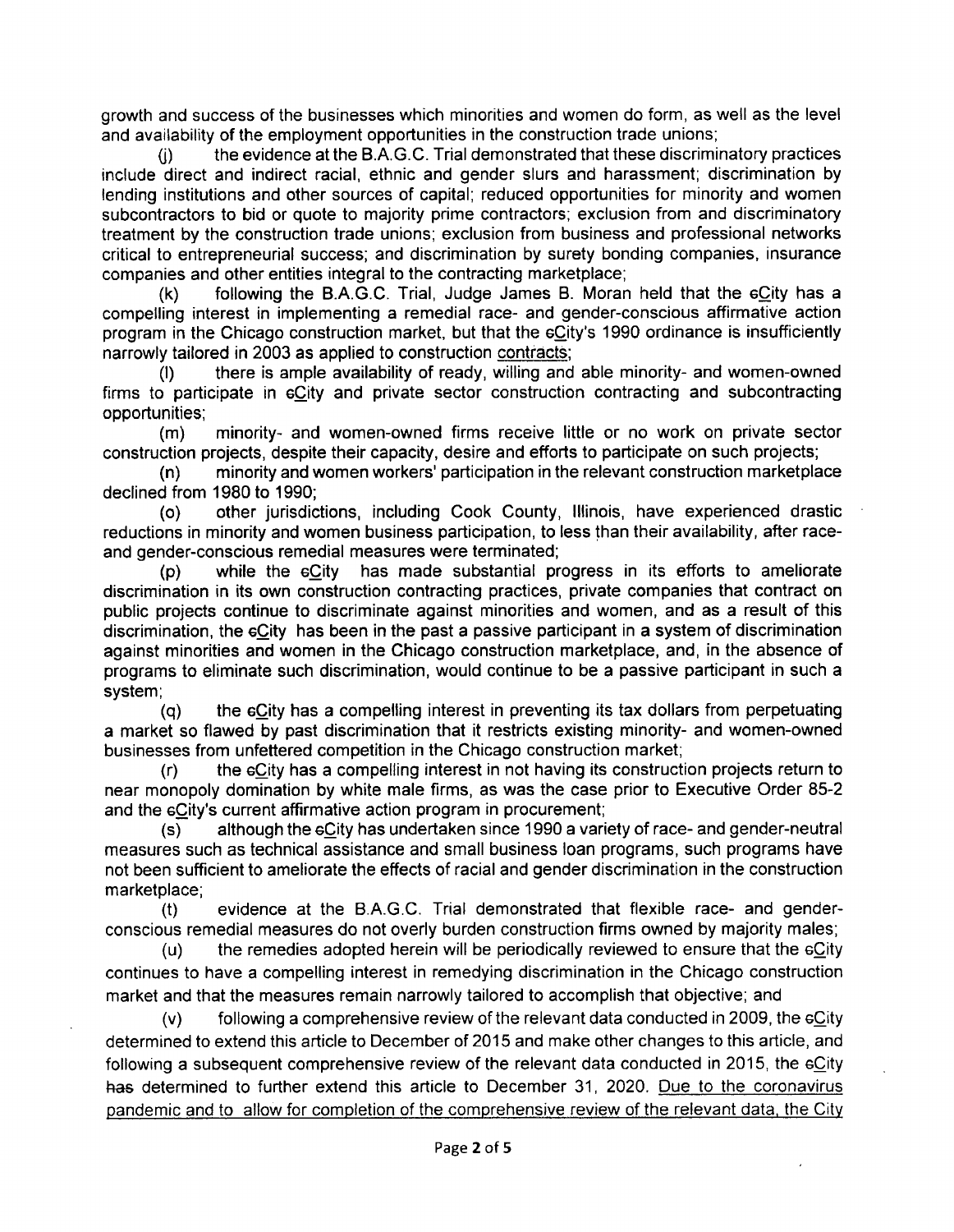determined to temporarily extend this article to September 30, 2021, and in 2021, following a comprehensive review of the relevant data, the City determined to extend this article to December 31, 2027 and make other changes to this article.

## **2-92-670 Definitions,**

As used in this article, the following terms shall have the following meanings:

(a) "Affiliate" of a person or entity means a person or entity that directly or indirectly through one or more intermediaries, controls or is controlled by, or is under common control with, the person or entity. In determining whether persons or entities are affiliates, the eCity shall consider all appropriate factors, including common ownership, common management and contractual relationships. Affiliates shall be considered together in determining whether a firm is a Small Business Enterprise.

(b) "Broker" means a person or entity that fills orders by purchasing or receiving supplies from a third party supplier rather than out of existing inventory, and provides no commercially useful function other than acting as a conduit between a supplier and a customer.

(c) "Chief pProcurement eOfficer" means the eChief pProcurement eOfficer of the City of Chicago.

(d) "Commercially useful function" means responsibility for the execution of a distinct element of the work of the contract, which is carried out by actually performing, managing and supervising the work involved, or fulfilling responsibilities as a joint venturer.

(e) "Construction contract" means a contract, purchase order or agreement (other than a lease of real property) for the construction, repair or improvement of any building, bridge, roadway, sidewalk, alley, railroad or other structure or infrastructure, awarded by any officer or agency of the eCity other than the eCity eCouncil, and whose cost is to be paid from funds belonging to the eCity.

(f) (Reserved)

(g) "Contract specific goals" means the subcontracting goals for M.B.E. and W.B.E. participation established for a particular contract based upon the availability of M.B.E.s and W.B.E.s to perform the anticipated scopes of work of the contract, and the eCity's progress towards meeting the aspirational goals.

(h) "Contractor" means any person or business entity that seeks to enter into a construction contract with the eCity, and includes all partners, affiliates and joint ventures of such person or entity.

(i) "Department of Procurement Services" or "D.P.S." means the dDepartment of pProcurement sServices of the City of Chicago.

"Economically disadvantaged" means an individual whose personal net worth is less than \$2,000,000:00 \$2.379.730.00. adjusted annually for inflation, such annual adjustment to begin January 2008 2022, based on the Consumer Price Index - Urban Wage Earners and Clerical Workers (Chicago All Items) published by the United States Bureau of Labor Statistics.

(j-5) "Established business" means a business which is not a "small business enterprise" as determined according to subsection (t) of this section, or a business whose owners of 50 percent or more are persons who are not "economically disadvantaged" as determined pursuant to subsections (i) and  $(q)$  of this section.

(k) "Good faith efforts" means actions undertaken by a contractor to achieve a contract specific goal that, by their scope, intensity and appropriateness to the objective, can reasonably be expected to fulfill the program's requirements.

(1) "Joint venture" means an association of two or more persons or entities, or any combination of types of business enterprises and persons numbering two or more, proposing to perform a single for-profit business enterprise, in which each joint venture partner contributes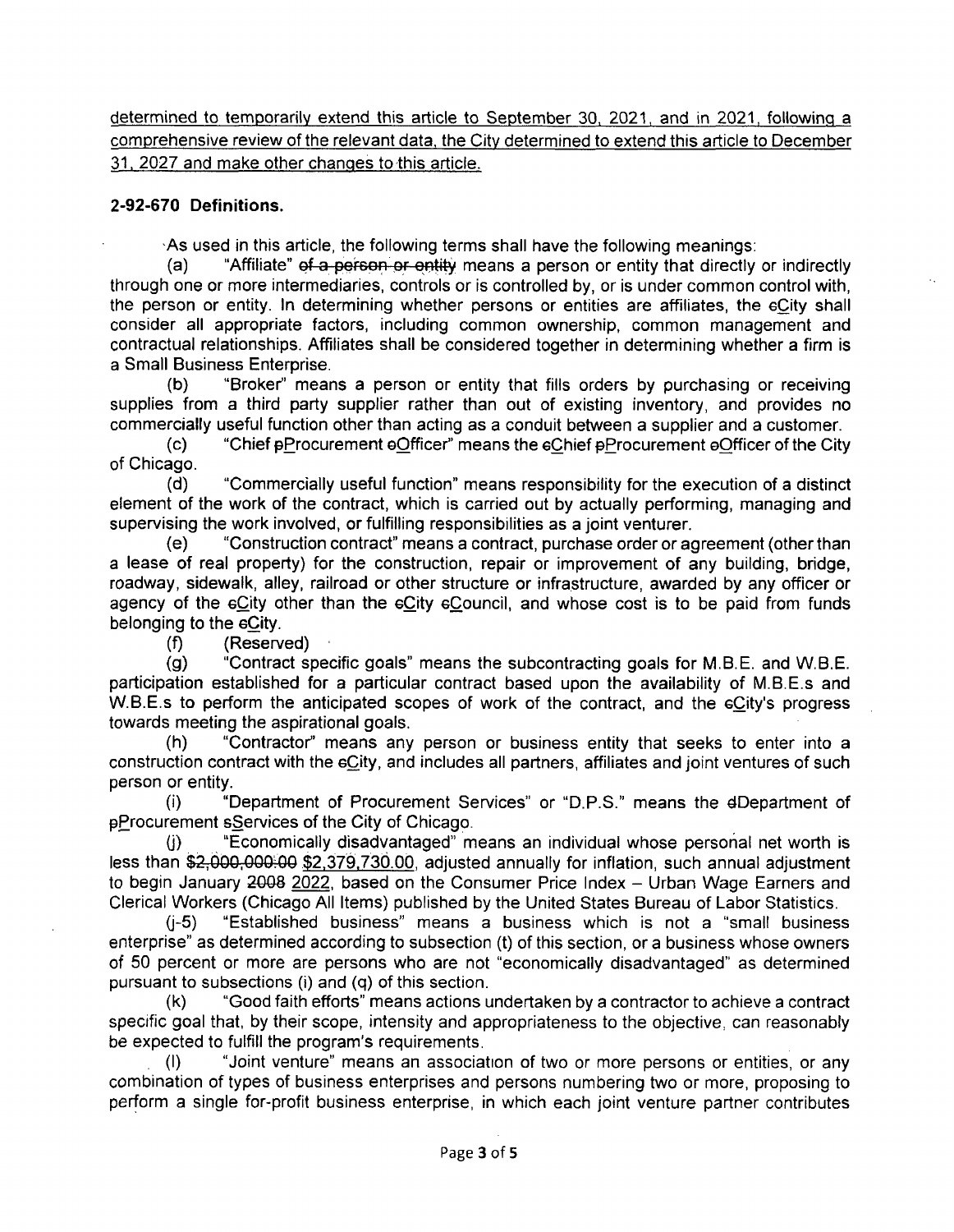property, capital, efforts, skill and knowledge, and in which the M.B.E. or W.B.E. is responsible for a distinct, clearly defined portion of the work of the contract and whose share in the capital contribution, control, management, risks and profits of the joint venture is equal to its ownership interest. Joint ventures must have an agreement in writing specifying the terms and conditions of the relationships between the partners and their relationship and responsibilities to the contract.

(m) "Local business enterprise" means a business entity located within the counties of Cook, DuPage, Kane, Lake, McHenry or Will in the State of Illinois (the "Six County Region") which has the majority of its regular, full time work force located within the Six County \ \^^\\J l I f I'TTI I TTCTO I I ! C r l iCIJ^-FI llj f V/1 TtO I V» y tITd l J IXii f li t I't ^ nXJ l T\ I.Vl w w tV/.t/LItCTW .wV II I II I f .11 IL^ \\_lr A XytlCJrIt T Region.<br>(n)

"Minority" means:<br>(i) any individ

any individual in the following racial or ethnic groups, members of which are rebuttably presumed to be socially disadvantaged:<br>(A) African-Americans or Black

African-Americans or Blacks, which includes persons having origins in any of the Black racial groups of Africa;<br>(B) Hispanics. w

Hispanics, which includes persons of Spanish culture with origins in Mexico, South or Central America or the Caribbean Islands, regardless of race;<br>(C) Asian-Americans, which includes persons whose origins are in any of the o

Asian-Americans, which includes persons whose origins are in any of the original peoples of the Far East, Southeast Asia, the islands of the Pacific or the Northern Marianas, or the Indian Subcontinent;

(D) American Indians, which includes persons having origins in any of the original peoples of North and South America (including Central America) and who maintain tribal affiliation or community attachment; and

individual members of other groups, including but not limited to Arab-Americans, found by the  $6C$ ity to be socially disadvantaged by having suffered racial or ethnic prejudice or cultural bias within American society, without regard to individual qualities, resulting in decreased opportunities to compete in Chicago area markets or to do business with the eCity.

(o) "Minority-owned business enterprise" or "M.B.E." means a small local business enterprise which is at least 51 percent owned by one or more economically disadvantaged minority persons, or in the case of a publicly held corporation business, at least 51 percent of all classes of the stock of which is owned by one or more economically disadvantaged minority persons, whose management, policies, major decisions and daily business operations are independently managed and controlled by one or more economically disadvantaged minority persons.

(p) "Owned" means having all of the customary incidents of ownership, including the right of disposition, and sharing in all of the risks, responsibilities and profits commensurate with the degree of ownership.

(p-5) "Participating established business" means an established business which is eligible to participate in the eCity's minority- and women-owned business enterprise construction procurement program as set forth in Section 2-92-725 of this Code.

(q) "Personal net worth" means the net value of the assets of an individual after total liabilities are deducted. An individual's personal net worth does not include the individual's ownership interest in an applicant, or other city certified M.B.E. or W.B.E. business that is not publicly held, or the individual's equity in his-or-her primary-place-of-residence any real estate and any related fixtures or furnishings. As to assets held jointly with his or her spouse, an individual's personal net worth includes only that individual's share of such assets. An individual's net worth also does not includes the present value of the individual's interest in any vested pension plans. Individual Retirement Accounts, 401(k) accounts, or other retirement savings or investment programs less the tax and interest penalties that-would be imposed if the asset were distributed at-4he-present time. As to assets held jointly with his or her spouse, an individual's personal net worth includes only that individual's share of such assets.